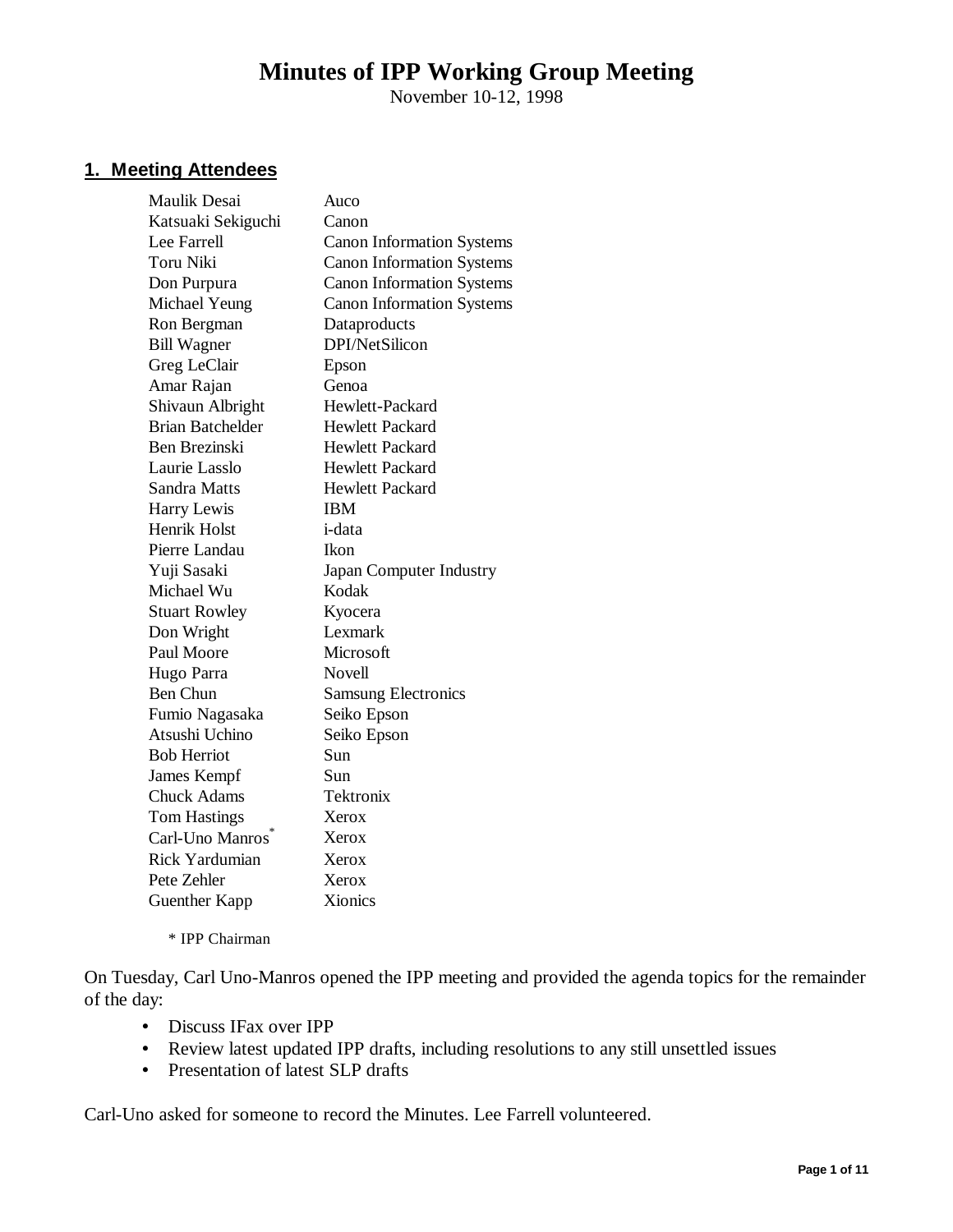## **2. The Use of IPP as a Facsimile Service – IFax Over IPP (IFX)**

The group referenced the Internet-Draft written by Richard Shockey. (This document is available at: "ftp://ftp.ietf.org/internet-drafts/draft-shockey-ipp2ifax-01.txt".) Richard attended the meeting via teleconference. The document discusses the possible use of the Internet Print Protocol as a facsimile service. According to Shockey, "IPP has most of the functional attributes necessary to be a successful real time facsimile service on the Internet with little or no modification to the core IPP v1.0 protocols." He points out that "IPP compliance with the legal and general custom and practice surrounding General Switched Telephone Network will require some modification to the behavior of IPP clients and the common usage of time/date stamping on IPP transactions and logs."

The group started by discussing the confirmation requirements for fax (Section 3.1.1). It was noted that IPP might not currently provide the transaction time-stamping characteristics that are necessary for facsimile. For existing fax communication, no time-stamp information is sent over the wire—it is recorded and logged locally on the client and the server.

The concept of identification exchange between the sender and recipient was raised. Currently, an exchange of this information is achieved during the negotiation phase with a CSID data set. Richard suggested that Vcard (ref: RFCs 2425 and 2426) could be considered as a method for achieving this information exchange.

There was a long discussion about the legal requirements for clearly marking the identification required on fax messages. Many opinions and ideas were expressed about the possibility of creating and/or providing cover sheets with the needed information. The group agreed that any "fax job" sent over IPP should have all necessary characteristics and/or its "fax cover sheet" embedded in its PDL.

Carl-Uno gave Richard several (minor) editorial corrections that should be applied to the document. Richard agreed to update the document with the suggested corrections.

Carl-Uno pointed out that the document incorrectly claims that IPP can modify a print job. Currently, this is not true. He also clarified that IPP supports Digest Authentication, which could be used to restrict access to the printer/fax service.

Carl-Uno told Richard that IPP currently does not support any facility for notification. However, the group is planning to include some method for this capability. At a minimum, it is expected that an e-mail notification message would be sent. Carl-Uno stressed that the notification method will not be limited to SMTP.

Finally, the group reviewed the suggested work items that are listed in Section 13 of the document. Most of the items were accepted and agreed to without modification.

Richard stated that he will attempt to revise and submit his Internet-Draft within the next week.

## **3. Notifications**

Tom Hastings distributed a document on IPP Event Notifications and led a review of the proposal summary. (This document is available at: "ftp://ftp.pwg.org/pub/pwg/ipp/new\_NOT/ipp-notificationsvery-short-980701.pdf".) Because of some confusion about previous agreements that had been reached,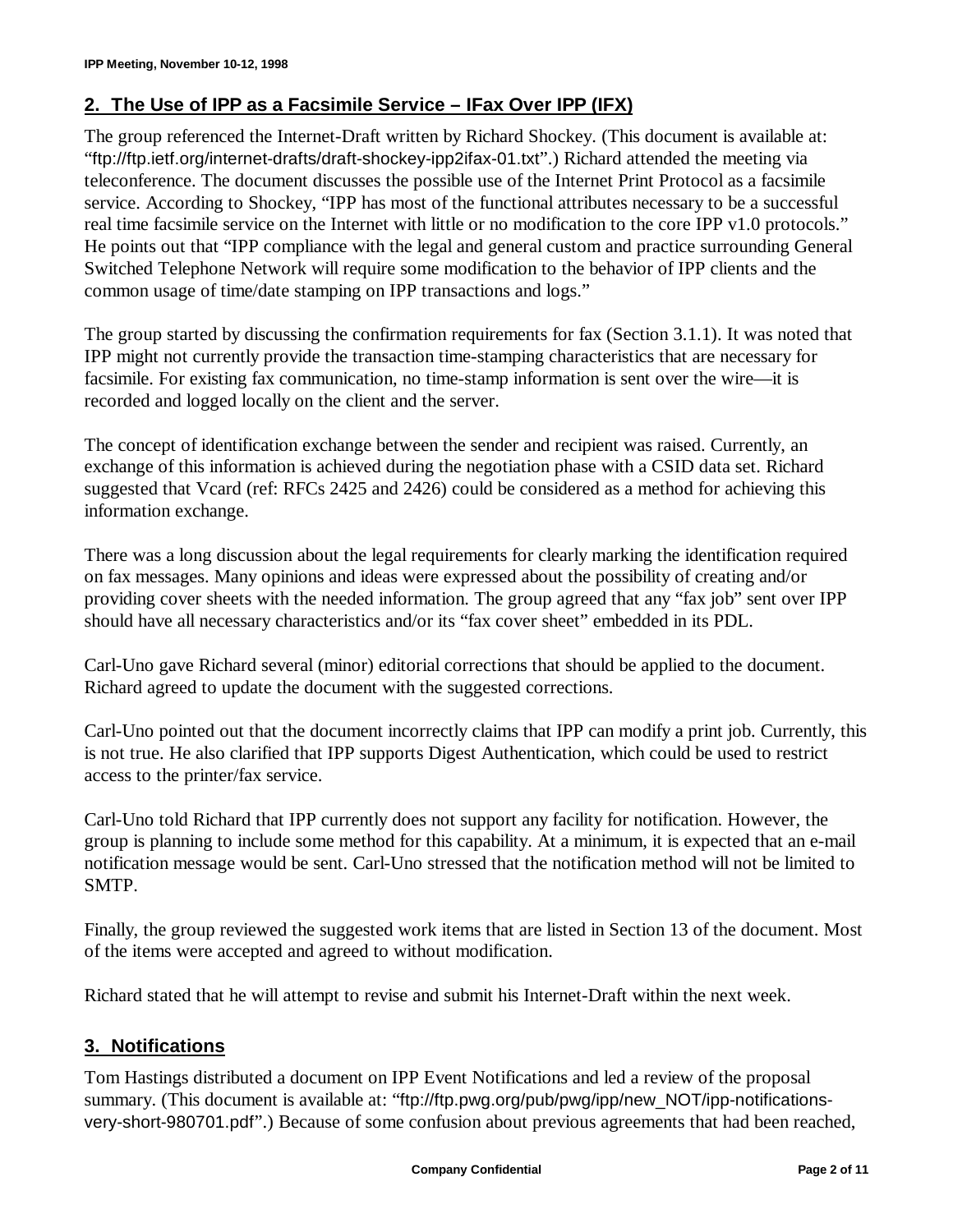Tom also reviewed the Job Events and Printer Events that had been identified and suggested at earlier meetings. After a bit of debate about which events might be useful for IFX, Carl-Uno suggested that the list of proposed events should be sent to the IFax Working Group for their review and feedback. The same suggestion was made for the list of IPP attributes.

Undeterred by the late hour (and reduced participation), Tom continued by reviewing the list of Issues in the Notification document. The following agreements were reached:

- No, we do not want to allow the client to specify the format of the event report independent of the delivery method.
- It was suggested to add TAP (Touch-tone ASCII Protocol) for pager notification
- Yes, we should make "subscriptions" be a Job Description attribute.

End of the first day of IPP meeting.

## **4. IPP Project – Day 2**

Carl-Uno Manros started the continuation of the IPP session by presenting the remaining agenda items:

- Report about Discussion with IESG
- IPP Scheme
- TLS Security
- NLO Discussion and Resolution
- SLP Presentation and Discussion
- Teleconference with Keith Moore (IETF Area Director)
- Resolve other MOD Issues
- Resolve PRO Issues
- Decide on Versions
- PWG Actions
- Objectives for next Bake-off
- Review Implementor's Guide
- New Stuff

## **5. Report about Discussion with IESG**

Carl-Uno reported that the Internet Engineering Steering Group (IESG) acknowledges that the PWG has developed their own IPP version 1.0. However, before they will endorse an IPP standard, they still require an IETF version that includes an IPP scheme (ipp://) and addresses security issues. They encourage the group to continue to develop the specification to gain IETF acceptance.

Currently, there is much frustration with the Transport Layer Security (TLS) WG activity that is occurring within the IETF. Keith Moore believes there will be continued delay in this area. He suggests that the IPP WG should remove the references to TLS from the specifications— and address the security issues in a separate document. By doing so, he thinks IESG approval of the other documents will occur more quickly.

## **6. IPP Scheme**

Carl-Uno distributed a new document for the proposed IPP Scheme. The proposal has now had security parameters removed. Otherwise, it is very similar to previous scheme proposals.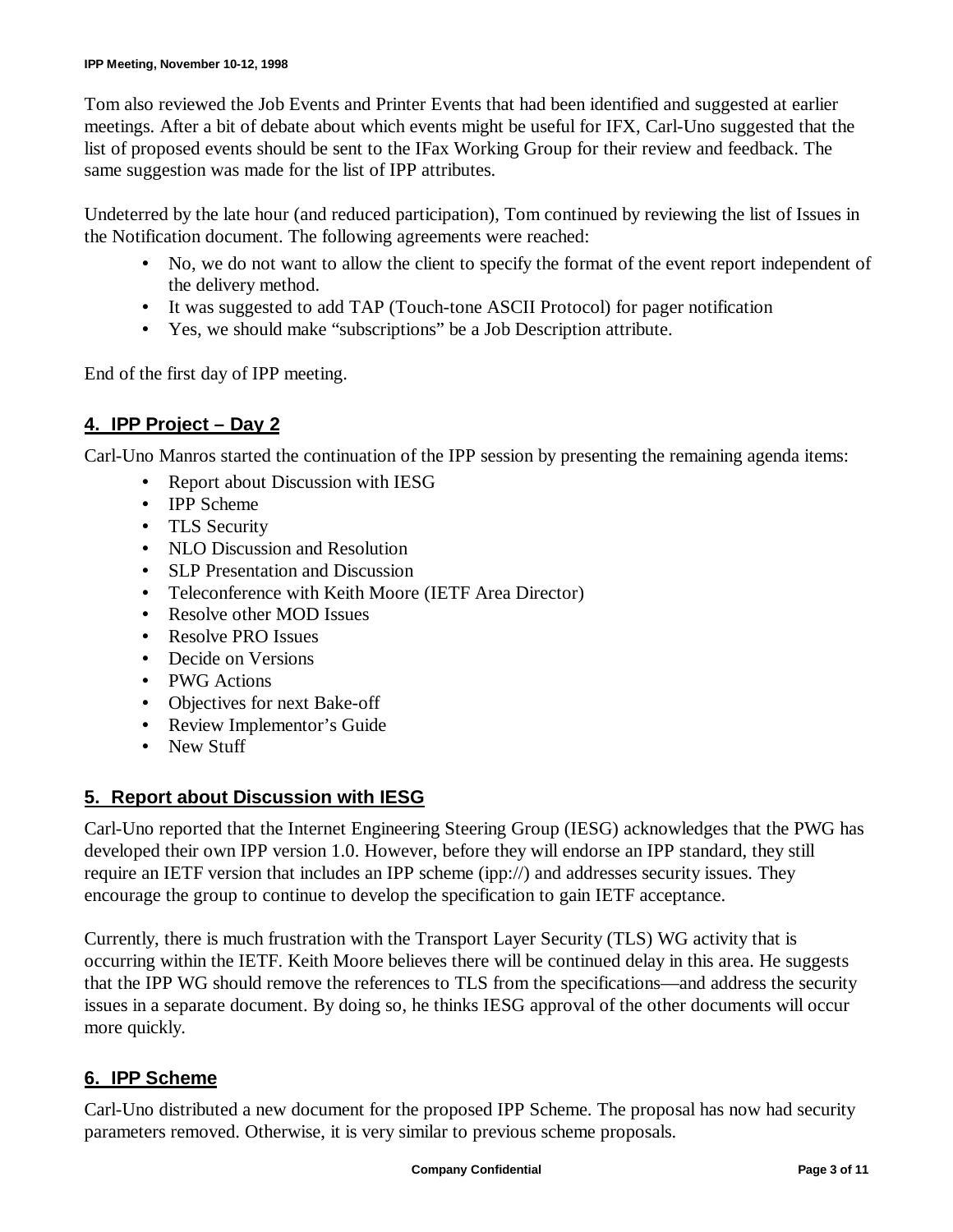[Carl-Uno noted that a recent proposal (discussed via e-mail) for an IPP scheme that is supported only by the Client side was not acceptable to the IESG.]

Paul Moore pointed out that in the past, the IPP scheme printer address has been touted as "the thing to put on your business card." However, he wanted to make sure everyone understands that an IPP v1.0 Client will not understand an IPP scheme address. He believes we should not do the "halfway solution" (accepting ipp:// in the client, but sending http:// over the wire) just to gain "fast" IETF acceptance. Instead, he thinks a "proper" solution should have ipp:// supported in all contexts.

Once again, the group engaged in a (very long) speculative discussion about how long it might take to get IETF approval for an IPP scheme.

A few people are concerned that if IETF approval occurs quickly (i.e. less than two months), then we would be faced with the undesirable situation of having two different (potentially non-interoperable) standards to choose from.

It was noted that there has not yet been a clear list of requirements published for the IPP Scheme. So, the group generated the following list:

- Produce an IETF-accepted standard
- Provides something that serves as an SLP v1 directory entry
- Must support SSL3

Carl-Uno then led a review of the IPP Scheme proposal. A comment was raised that we should remove the explicit references to HTTP/1.1 (instead, just refer to the RFC documents.)

A straw poll showed that several people are planning to support SSL3. This raised the concern about whether the IETF version of IPP could *require* backwards-compatibility to the PWG standard of IPPv1.0. What about support of HTTPS?

Later in the day, an updated version of the IPP Scheme document was distributed. Bob Herriot discussed the section in the document that discusses "Compatibility with IPP/1.0." He explained the contents of a table that shows the scheme returned for the "job-uri" and "job-printer-uri" job attributes for all operations— based on how the job was created. the table.

It was pointed out that the table incorrectly results in a change of a secure job to a non-secure job. Bob will need to modify the document.

[Another lively discussion ensued...]

After more frustration with the same familiar arguments about PWG vs. IETF interests, someone suggested that the group should prepare a list of questions and issues for discussion with Keith Moore during the teleconference tomorrow. The following items were identified:

1. Does Keith think that the Compatibility section is acceptable? Does he approve of our method for dealing with "mixing" both ipp:// and https://? How should we deal with it?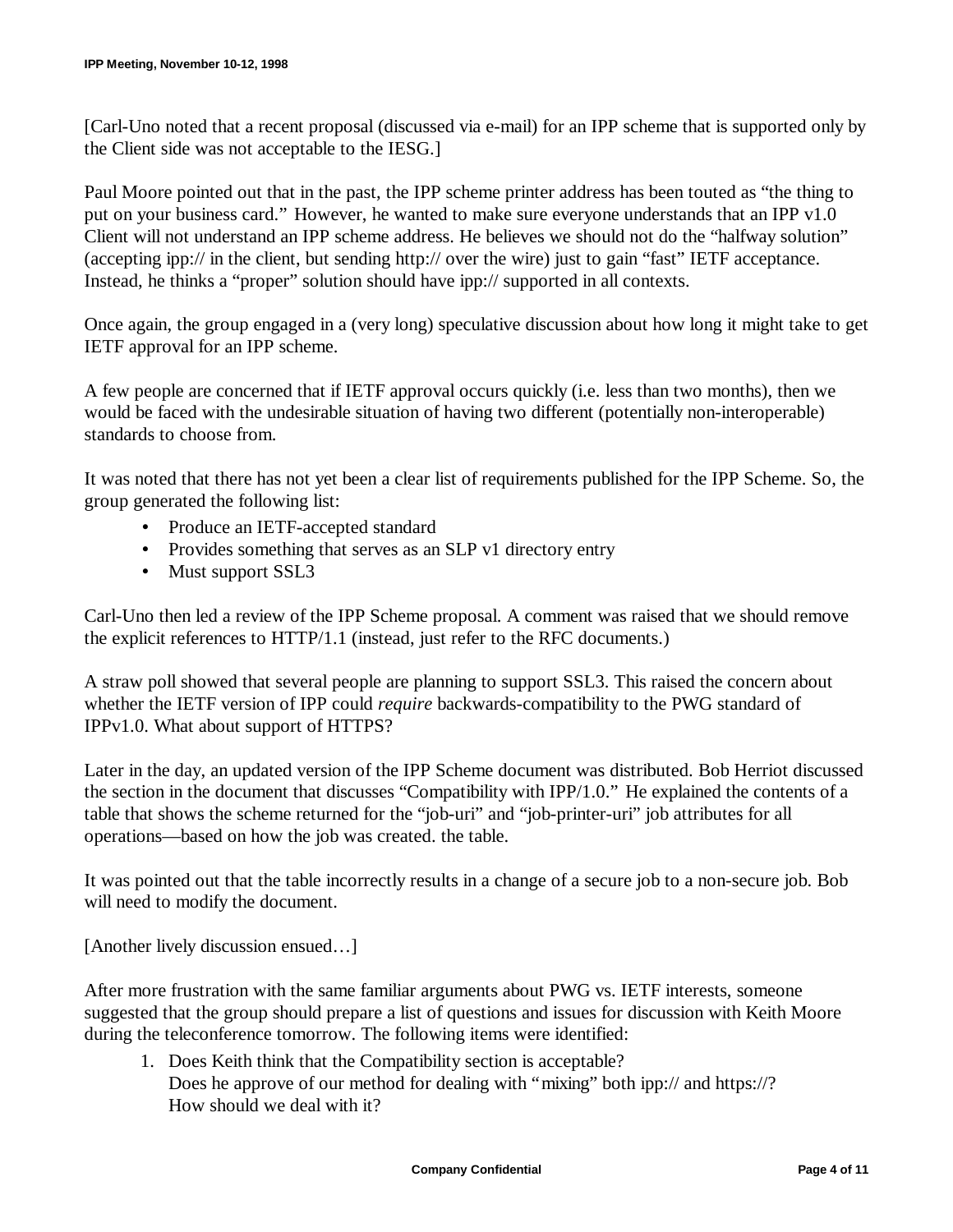2. Can the IPP scheme wait for TLS, and have the IESG approve the existing document suite as is?

[It was suggested that we ask the IESG to ratify the current document suite, and we will implement the next version— with the ipp:// scheme— when TLS is ready. Carl-Uno did not think this approach would be acceptable to the IESG.]

- 3. Does the IESG have any technical requirements justification for the ipp:// scheme?
- 4. How long will it take to get an RFC published if we adopt the IPP Scheme document as part of the specification?

It seems that a major issue is not *whether* an ipp:// scheme is a good idea, but *how soon* such a feature could/should be included in the specification.

# **7. TLS Security**

Based on the advice from Keith Moore, Carl-Uno suggests that all material referencing TLS should be removed from the Encoding & Transport document. This will be done to the document that will serve as part of the PWG IPPv1.0 document suite.

There was no disagreement to this suggestion.

## **8. NLO Discussion and Resolution**

The Natural Language Override (NLO) issue has been discussed via e-mail and teleconference over the last several weeks. (See the IPP Issues List, Questions #1.46-1.48. This document is available at: "ftp://ftp.pwg.org/pub/pwg/ipp/proposed-clarifications/ipp-issues-list-mod-1.7.pdf".) Different people have interpreted the current specification text differently. Apparently, every implementation might have to change to some degree. Unfortunately, at least one vendor has already shipped their product.

Several individuals are very concerned about making a change— purely for the sake of simplification that will break existing implementations.

Pete Zehler suggested that the *next* version of IPP should deprecate the nameWithoutLanguage and the textWithoutLanguage attributes.

Tom Hastings led a review of the NLO Issues:

1.46 NLO 2 of 4 (clarification that NLO MAY be used redundantly):

Sender MAY supply an attribute NLO in a request or response even when it isn't needed, i.e., be able to supply the 'textWithLanguage' or 'nameWithLanguage' with the same natural language as in the supplied "attributes-natural-language" operation attribute.

The group agreed to this.

Shivaun Albright explained that the HP implementation will not accept anything with a nameWithLanguage attribute, because they only support (implicitly) US English. They will consider this an error, and will return an error code.

1.47 NLO 3 of 4 (vote to simplify Get-Jobs):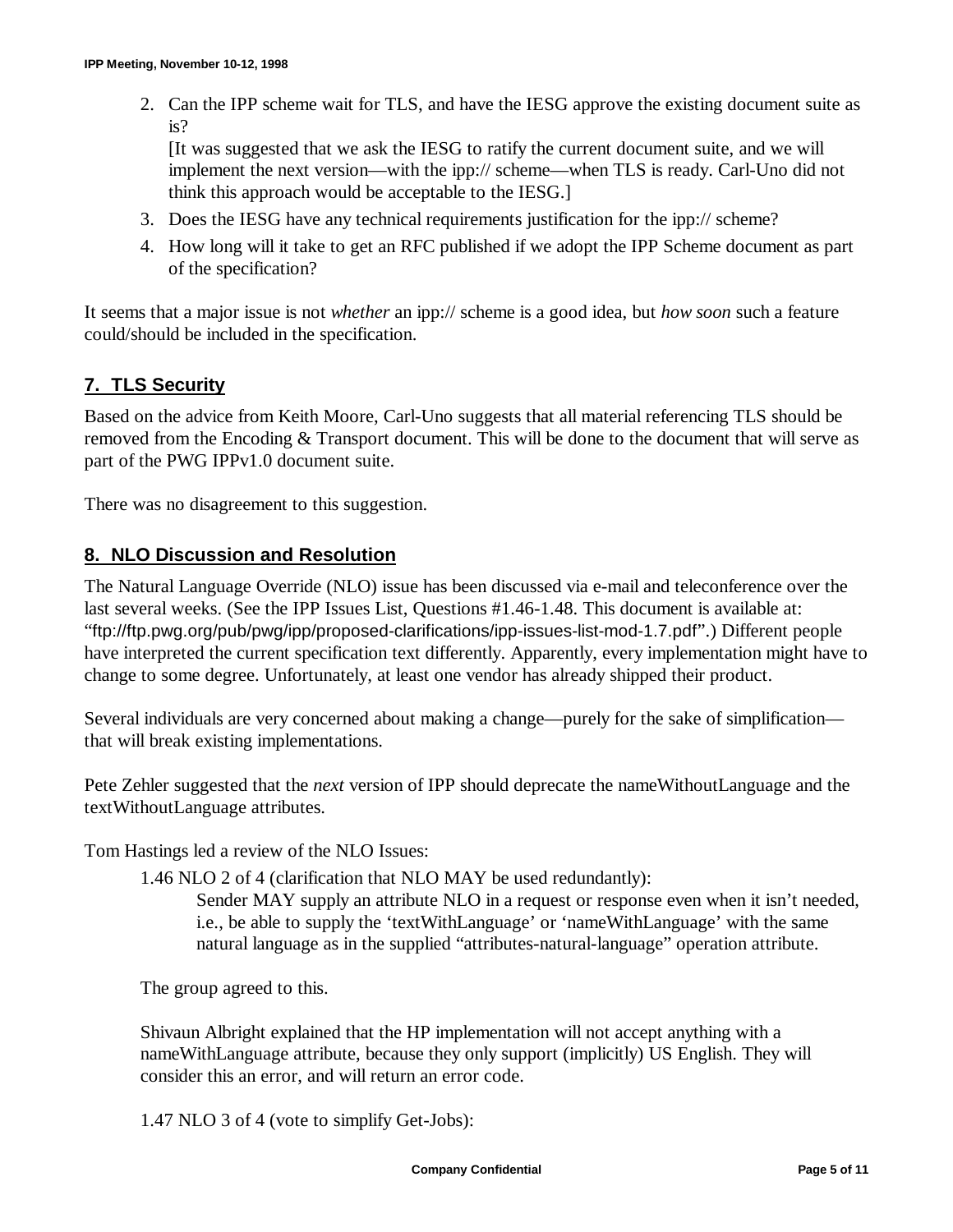Delete the paragraph from Section 3.2.6.2 Get-Jobs response that allows the IPP object to return the job's "attribute-natural-language" as the first job attribute if it is different from the value being returned as the Get-Jobs response "attribute-natural-language" operation attribute, i.e., get rid of job-level NLO in Get-Jobs response

MOTION: Agree with the above paragraph.

VOTE: Motion passed.

1.48a NLO 4 of 4 (vote to always use 'textWithLanguage' and 'nameWithLanguage' NLO mechanism):

- 1. Require all 'text' and 'name' attributes to always use the 'textWithLanguage' and 'nameWithLanguage' attribute syntaxes
- 2. Delete the 'textWithoutLanguage' and 'nameWithoutLanguage' attribute syntaxes

1.48b NLO 4 of 4 (vote to always use 'textWithLanguage' and 'nameWithLanguage' NLO mechanism):

- 1. No change to June drafts, i.e., keep both text/nameWithLanguage and text/nameWithoutLanguage forms
- 2. For each attribute that the client supports whose attribute syntax is 'text' or 'name', the client MUST accept and process both the WithoutLanguage and WithLanguage forms
- MOTION: Agree with 1.48b, and add text in the Implementor's Guide for the pros and cons of using textWithLanguage and textWithoutLanguage as a sender. Also add a warning that you might send in one format and receive a different format in the response.
- VOTE: Motion passed.

#### **9. Too Many Meetings?**

A few people raised the concern that having both the December and January meetings is undesirable. They feel that there is not enough time between meetings to accomplish sufficient work.

A straw poll was taken to see how many people were in favor of eliminating the December meeting. Approximately 12 people of 24 present indicated a desire to eliminate the meeting. No clear consensus was reached.

Later, Don Wright quickly resolved the issue by saying it's too late to cancel the contract with the hotel in San Diego. There will be a meeting in December.

## **10. SLP Presentation and Discussion**

James Kempf of Sun gave a slide presentation about the Service Location Protocol (SLP.) The presentation slides will be posted on the ftp site. Some highlights of the presentation include:

• Clients find services by typed and desired attributes, rather than by name.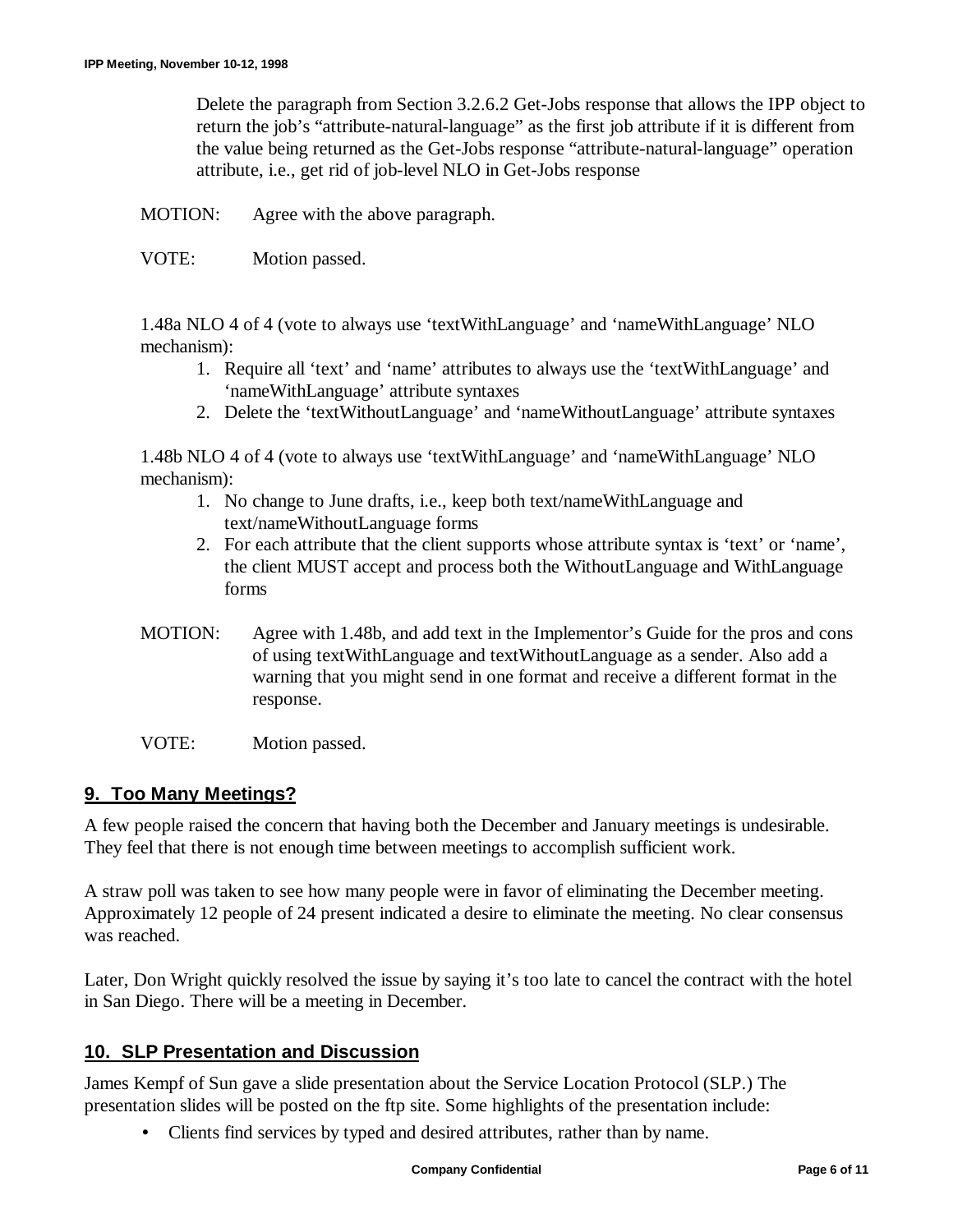- SLP operates in the absence of a directory server.
- 3 kinds of service types:
	- \* protocol (e.g. service:ldap)
	- \* abstract (e.g. LSPv2 only)
	- \* URL scheme (e.g. service:printer:lpr://motels.eng.sun.com:4242/MPK15-214)
- Attributes consist of an LDAPv3-compatible tag and zero or more values
	- \* Four attribute types include Integer, Boolean, String, and Opaque
- Service requests consist of a service type, the scope in which the service should appear, and a query consisting of Boolean expressions comparing attributes and values
- There are different methods for service discovery

He then discussed some of the problems associated with LDAP.

The SLP group is currently in contact with the Desktop Management Task Force (DMTF) regarding their development of the Common Information Model (CIM). They are discussing the possibility of integrating SLP template definitions into the LDAP schema via CIM.

Service discovery is a small part of JINI, but it does not use SLP. An SLP/JINI bridge will allow JINI networks to access industry standard SLP-enabled devices.

Hewlett Packard's latest network enabled printer line and WebJet administration product have SLP built in. Novell Netware 5.0 has integrated LDAP directory services with SLP as a replacement for their proprietary SAP protocol. Intel's Wired for Management has adopted SLP.

More information can be obtained at: http://www.srvloc.org.

James said that he has not been closely involved with the details of the SLP Printer Template.

Some ideas were discussed about possible methods for dealing with IPP under SLP service advertising. No concrete proposals were suggested, and no conclusions were reached. Interested parties are encouraged to formalize a proposal for future consideration by the group.

#### **11. Teleconference with Keith Moore (IETF Area Director)**

Thursday morning, the group held a teleconference with Keith Moore. Prior to the call, Carl-Uno had sent him the following questions via e-mail:

Questions for Phone Conference on Thursday: We have run into some question marks relating to Channel Security for IPP: 1) Several current IPP implementations will support SSL3 over https:// scheme. Can we mix ipp:// scheme with https:// for practical purposes? 2) Please check draft above to se if you like our thinking on how https:// scheme works for backwards compatibility. Do you agree to our solution? 3) Considering the potentially unsuitable mix between ipp:// scheme and https:// scheme, should we wait to introduce the ipp:// scheme until we can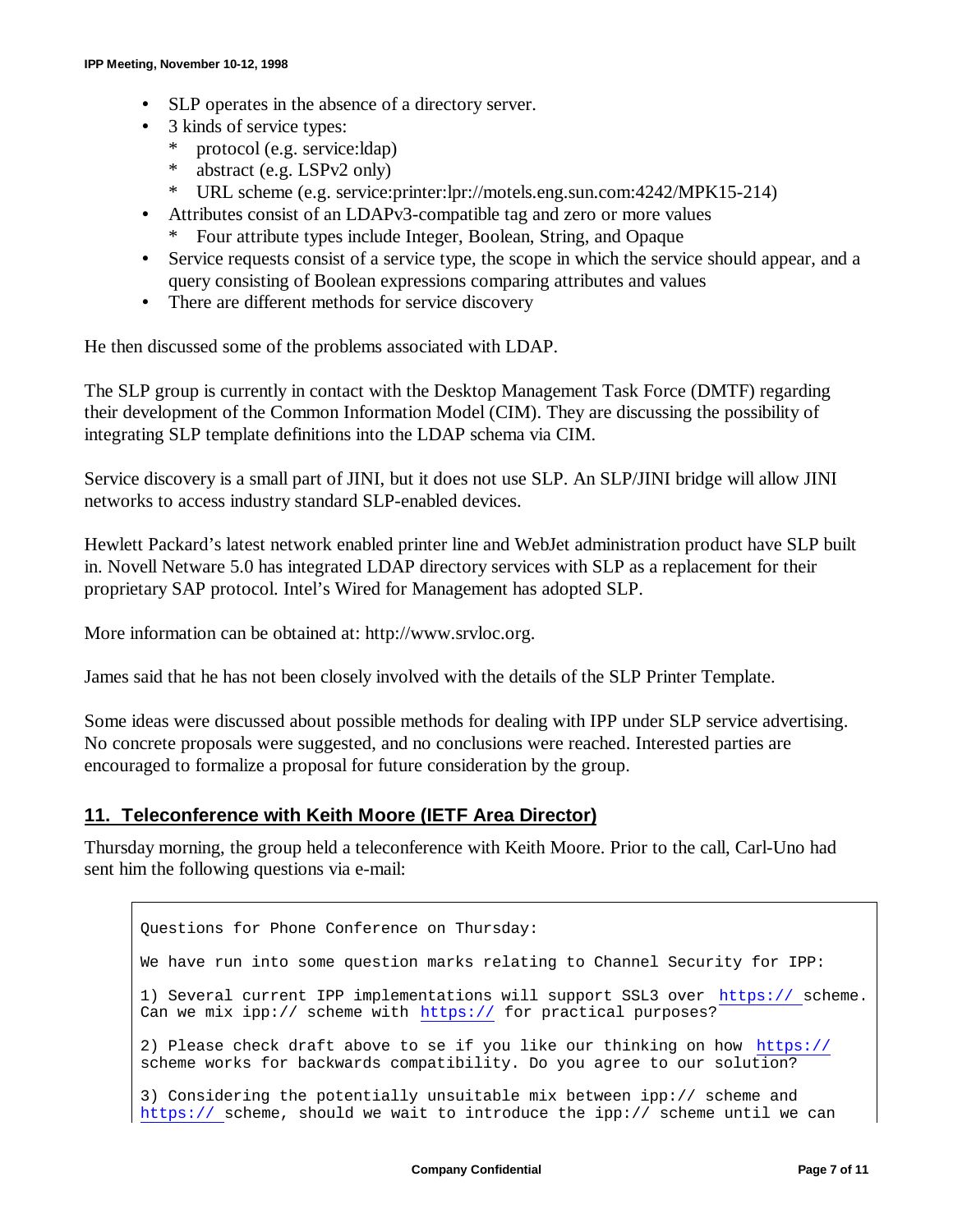combine it with TLS, which does not require a scheme on it's own. (However, we would still need to interwork with SSL3 implementations). Other questions: 4) Do you agree with the backwards compatibility rules for inter-working with existing implementations? 5) The WG members would like to hear directly from you the justification for using the ipp:// scheme (again). 6) If we reach agreement on the ipp:// scheme issue, when could we expect a decision from the IESG on the IPP Proposed Standards documents?

Harry Lewis acted as spokesperson during the call with Keith Moore. He started the conversation by stating that the group believes that the ipp:// scheme and the support of security are both important issues— and they are very strongly connected. Harry indicated that we would like the IESG to ratify the existing IPPv1.0 document suite—with the understanding that we would incorporate both the scheme and security *together* in the future.

Keith was unclear why the ipp:// scheme was closely related to the support of security. Harry explained that by including the ipp:// scheme now, we will not be able to support SSL3. Keith said that it would be good to document what the PWG members are planning to implement, but it would be difficult to obtain IETF approval for standards track purposes. Both Keith and Harry agreed that a reasonable approach would be to submit the current document suite as an *Informational* RFC. They also agreed that the documents would include the usage of the separate port number for IPP.

The highlight summary of the agreement in terms of the Informational RFC documents is as follows:

- Use SSL3
- Include port number
- No ipp:// scheme
- No TLS

Additionally, the group will publish a document about the ipp:// scheme as an Internet-Draft. (This should set a positive direction for future work.)

To achieve the above highlights, the group will need to modify the existing text on Security to include the usage of SSL3. (This text exists in a previous version of the documents, and should be easy to insert before next week's submission deadline.)

[Because of the agreement reached with Keith, the PWG realizes that it no longer needs to maintain a suite of documents as a separate standard from the IETF. For IPPv1.0, the group will use the Informational RFC documents.]

#### **12. Resolve Other MOD Issues**

Tom Hastings again referenced the IPP Issues List and addressed the remaining Issues.

1.19 Revisited – What error to return when an unsupported charset is requested? The group agreed to return "attributes charset", probably with "charset configured". It was noted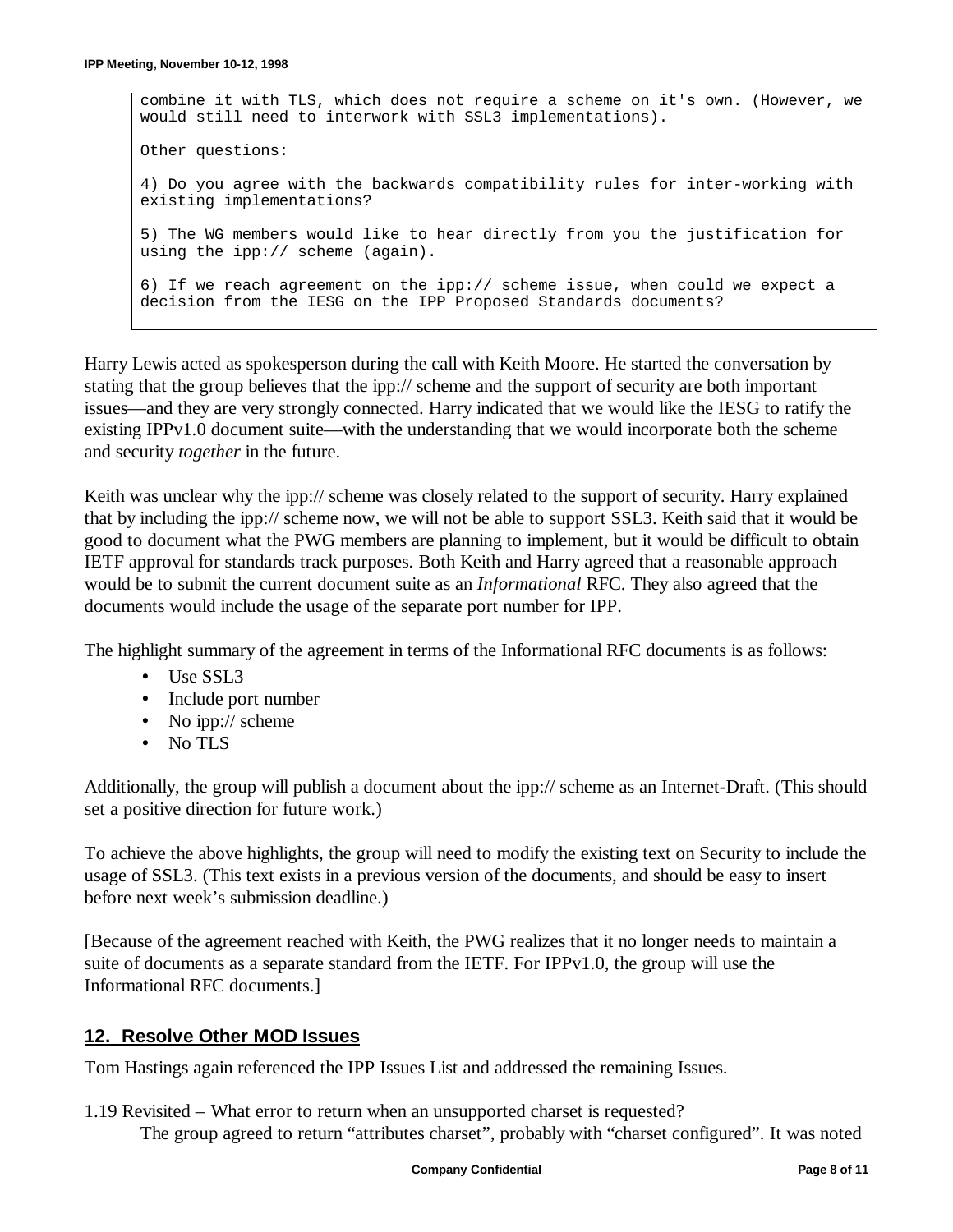that this interacts with bad version and unsupported operation. The clarifying text will be placed in the Implementor's Guide— not in the Model document.

- 1.28 What MUST an IPP object do if Create-Job never gets an Add-Document or Send-Document with 'last-document' set to 'true'?
	- 1. Clarify that "multiple-operations-time-out" is a *minimum*, not a promise to close the job after exactly that much time.
	- 2. Require the IPP Printer to clean up such jobs, not the client.
	- 3. IPP Printer MUST support the OPTIONAL "multiple-operations-time-out" Printer Description attribute if it supports the Create-Job and Send-Document operations, i.e., if it supports multi-document jobs.
	- 4. The system administrator can set the "multiple-operations-time-out" attribute to any value. He/she is not restricted to a one to four minute value. Instead, the one- to four-minute value will be the RECOMMENDED default value for this attribute.
	- 5. Remove the discussion of fidelity.
	- 6. Additional clarification text will be added.

1.33 and 1.34 – Equality between different syntaxes?

These rules only apply to the 'name' attribute syntax, not 'text':

- 1. 'keyword' values never match 'name' values.
- 2. Remove any statement about any other equivalencies, such as accent insensitivity or other character equivalencies, such as Unicode composed accented letters versus composite accented letters. [Put this in the Implementor's Guide.]
- 3. 'nameWithLanguage' matches 'nameWithoutLanguage' if explicit natural language (NL) is the same as the implicit NL too.
- 4. Change from MAY to SHOULD that a NL without a country matches a NL with a country (i.e. the shorter length must be equivalent.) [Add a warning in Implementor's Guide about comparing user names for submitting and canceling jobs.]
- 5. Separate namespaces for keyword and name.

[Additional clarification text will be added.]

Later in the afternoon, Tom Hastings proposed some text to explain the concept of an "associated natural-language" (ANL). This explanation is intended to help clarify the rules for determining a "match" for certain attributes. The group reviewed, modified, and agreed to a final explanation that will be added to the document.

1.53 – Should we make document-format-supported REQUIRED for directories?

The group reviewed a list of attributes and decided if each one should be REQUIRED or RECOMMENDED. Tom will modify the Model document to reflect the decisions, and will add text saying that the information is useful for template writers and printer implementors that register in Directories.

1.54 – Can't put one staple through multiple documents that start on new sheets.

Add a new value to 4.2.4 multiple-document-handling:

'single-document-forced-new-sheet': same as 'single-document', except that the Printer object MUST force the document data in each document instance to place the first impression on a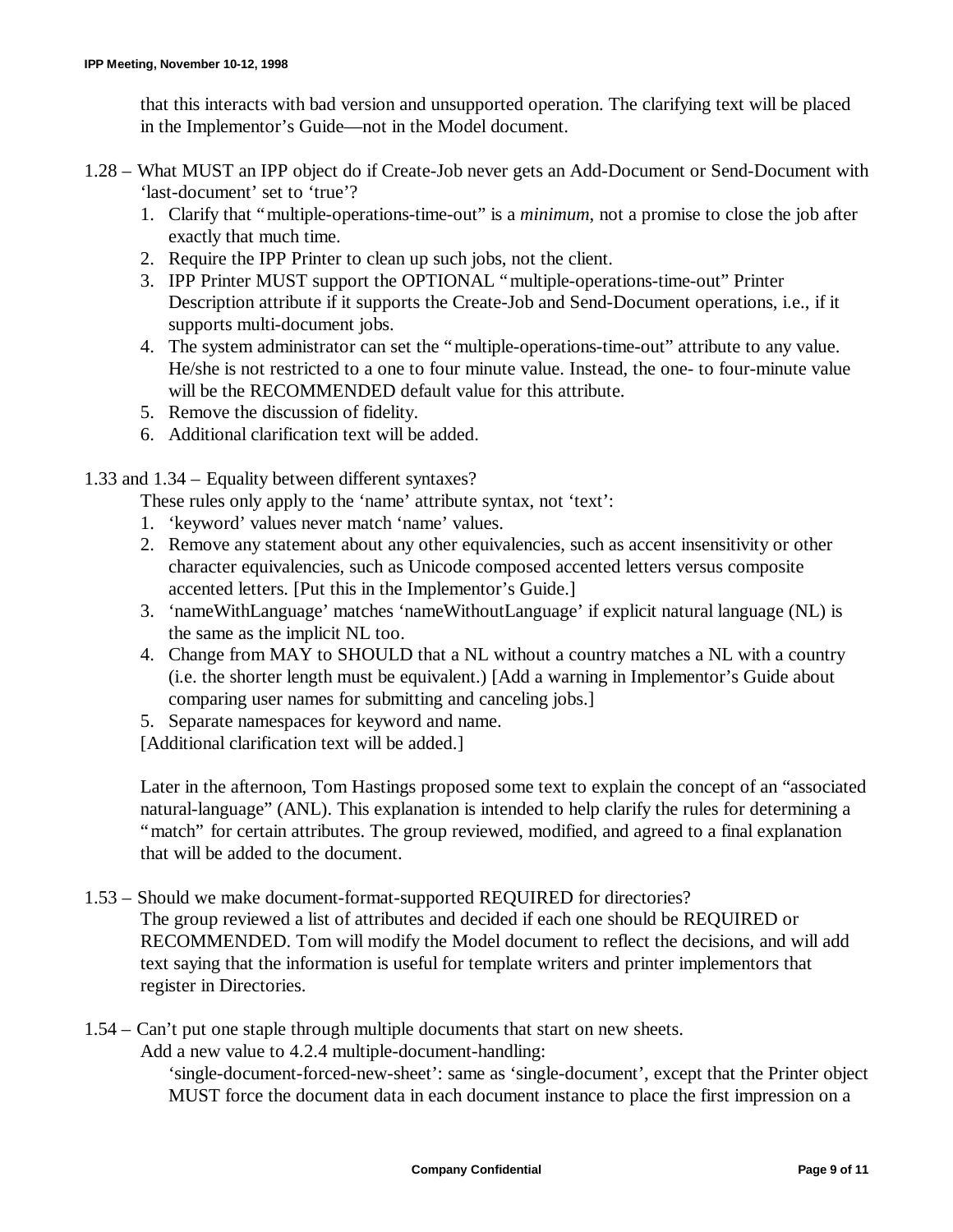new media sheet. This allows multiple documents to be stapled together with a single staple where each document starts on a new sheet, i.e., staple each job copy.

#### **13. Resolve PRO Issues**

Several miscellaneous edits to the PRO document were discussed and approved. Many of the changes were made in real-time while being projected on a screen. [Details of the changes were not captured for the Minutes.] The modifications will be reflected in the November submission to the IETF.

## **14. Decide on Versions**

The group agreed that all references to future versions of IPP (beyond v1.0) will use the term "IPP-NV" (for "next version".)

#### **15. IETF Plenary Session**

Almost none of the attendees plan to attend the IETF plenary session in December. Carl-Uno will be there to discuss the status and latest IPP progress with any individuals that do attend.

## **16. Objectives for the Next Interoperability Test ("Bake-off")**

Pete Zehler mentioned that a second Bake-off has been tentatively discussed for February, but not yet finalized. He wonders if February is too soon. To help people evaluate what might be a reasonable timeframe, the following items were identified as possible things to include in the next Bake-off:

- Testing based on contents of Informational RFCs (to be published in November)
- Security
	- \* Digest
	- \* Basic
	- \* SSL
- NLO issue resolutions
- Firewalls/proxies
- Extended character set/localization
	- **Japanese**
	- \* European
- Optional operations/attributes
	- \* multi-doc
	- \* print\_uri
	- \* set 1 extensions
- Contention resolution
- Test error conditions
- Range boundaries
- Chunking
- Larger jobs  $(> 1$  page)
- Client testing
- "Real-world scenarios"

While listing the above items, the following objectives of the Bake-off were identified:

• Interoperability verification